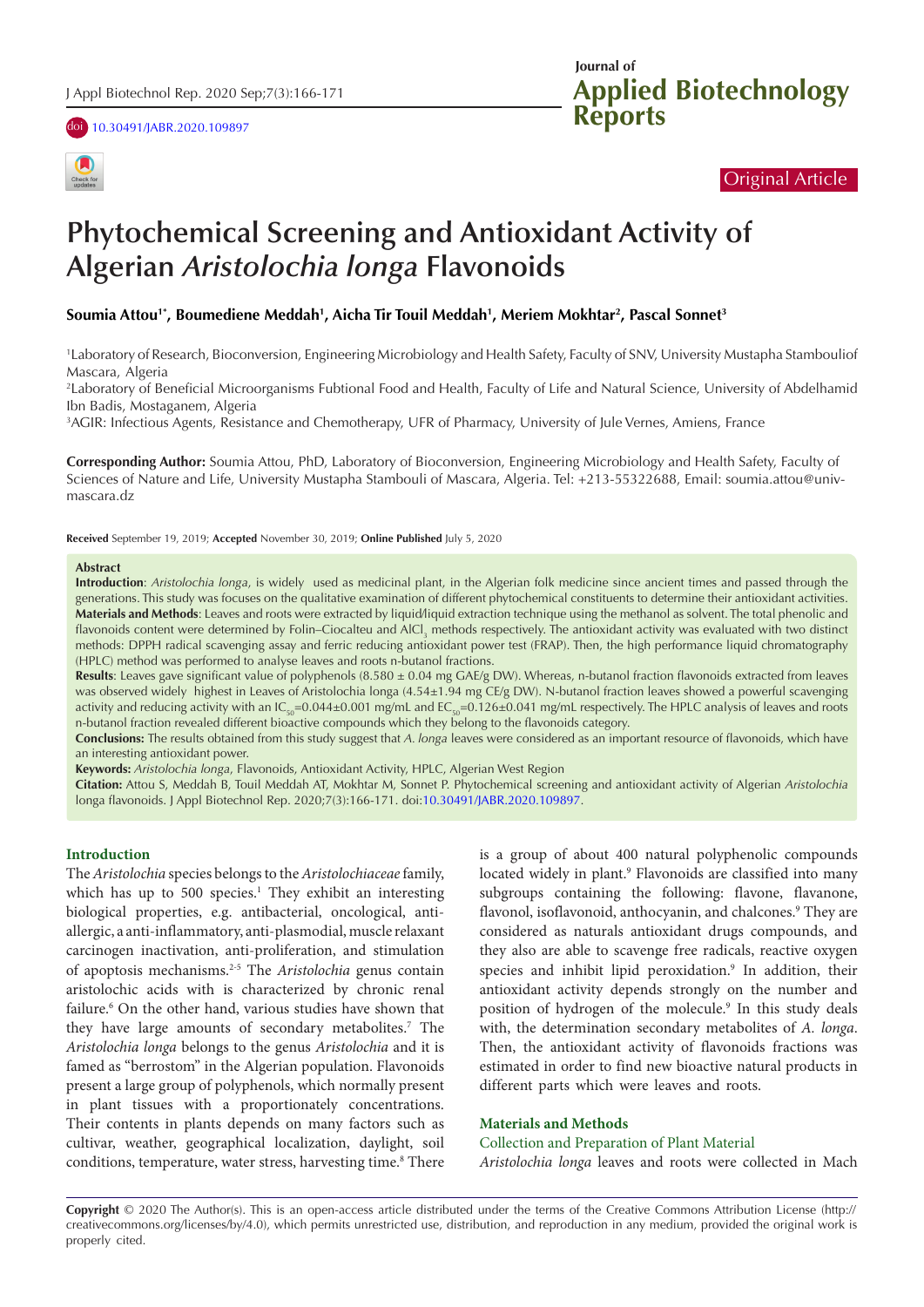2015 in Ouled Ali region located in Tissemsilt city (Algeria). The plant was deposited in the Nature and Life Science Faculty, University of Mascara, Algeria, as a voucher specimen (ARI0001). The leaves and roots were dried, reduced to powder and then stored in closed container away from heat, air and light until moment of use.

## Phytochemical Screening

Flavonoids, alkaloids, glycosides, steroids, saponins, coumarins, terpenoids and anthraquinones were subjected to a phytochemical screening using standard procedures according to the methods described by.10-12

# Extraction of Flavonoids

Ten grams of plant powder (leaves and roots) was macerated in 100 mL of pure methanol for 24 hours for three times. The mixture was filtrated through Whatman n°2. Then, the methanol was removed using rotary evaporator at 60°C. The obtained dry residue was treated with 50 mL of warm water for the purpose of obtaining an aqueous extract. The aqueous extract was subjected to a series of liquid-liquid extraction. This operation allows the separation of one or more constituents by the use of their unequal distribution in two substantially immiscible liquids. It consists in the addition of 3 × 30 mL of chloroform, which eliminates chlorophyll (leaves) and lipids (roots). Then diethyl ether was added to extract the free aglycones and flavonoids. Finally, the addition ethyl acetate allows to eliminate the monosids and the majority of flavone glycosides. After each phase, the aqueous phase was recovered. At the end, n-butanol was added to recover the alcoholic phase. All the obtained fractions were evaporated and dried.13

# Extraction Yield

The extraction yield was calculated according to the formula:

*R% = Pe/Pp × 100* R: Yield Pe: weight of the extract Pp: weight of the plant

## Determination of Total Phenolic Content

The total phenolic content of the extracts was determined by using the method of Folin-Ciocalteu.14,15 A sample of 200 μL of the extract was mixed with 1 mL of Folin-Ciocalteu reagent (10%) and 0.8 mL of 7.5% sodium carbonate  $(Na_2CO_3)$ . The mixture was incubated at room temperature for 30 minutes. Then, the absorbance was determined at 765 nm using a spectrophotometer (UV mini-1240-vis -SHIMADZU). The calibration curve was prepared using gallic acid as standard. The results are expressed in milligrams equivalent of gallic acid per gram of dry extract  $(\pm SD)$  for tree replications).

# Determination of Flavonoids Content

The quantitative determination of flavonoids was calculated by spectrophotometric assay according to the method described by.16 A sample of 500 μL of the extract was combined with 1500 μL of distilled water. Then, 150 μL of a 5% NaNO<sub>2</sub>

solution was added. After 5 minutes, 150  $\mu$ L of AlCl<sub>3</sub> (10%) was added. The solution was homogenized and 500 μL of NaOH was added. The absorbance was determined at 510 nm, using a UV mini-1240-vis -SHIMADZU. The flavonoids content was expressed in milligrams catechin equivalents (CE)/g of dry extract.

# DPPH Radical Scavenging Assay

The antioxidant capacity was determined with DPPH method.16 A volume of 1.95 mL of DPPH methanolic solution (0.025 g/mL) was added to 50μL of the extracts with different concentrations (from 0.0125 to 5 mg/mL). After 30 minutes in darkness, the absorbance was determined against a blank (extract was replaced with methanol) at 515 nm. Ascorbic acid was used as a standard. IC50 values were determined graphically by linear curve.

# Ferric Reducing Antioxidant Power (FRAP)

This test was conducted according to the method of <sup>17</sup> 2.5 mL of phosphate buffer solution 0.2 M (pH 6.6) and 2.5 mL of a potassium ferricyanide  $K_{3}$ Fe (CN)<sub>6</sub> at 1% were added to 500 μL of the extract with different concentrations (0.007 to 2.5 mg/mL). After 20 minutes and at 50°C, the composite was incubated in a water bath. A volume of 2.5 mL of trichloroacetic acid (10%) was added. for 10 minutes, the mixture was centrifuged at 3000 rpm. The supernatant (2.5 mL) was combined with distilled water (2.5 mL) and 500 μL of ferric chloride (0.1%). The absorbance was measured at 700 nm.

# Identification of Leaves and Roots Polyphenols and Flavonoids by HPLC-DAD-ESI-MS

The identification of *A. longa* leaves and roots polyphenols and flavonoids was conducted on a Shimadzu-system (prominence I. LC-2030C 3D) equipped with a surveyor UV-VIS diode array detection (DAD) and a LCQ advantage max ion trap mass spectrometer (all from Thermo fisher scientific, Waltham, MA, USA), coupled through an electrospray ionization (ESI) source. The separation was performed on ascentis express C18 column (15 cm x 4.6 mm) ID packed with 2.7 μm partially porous particles (Supelco, Bellefonte, PA, USA). The binary mobile phase consisted of water/acetic acid: 0.075% (solvent A) and methanol/acetic acid: 0.075% (solvent B). The gradient was 0-5 minutes: 2% of B, 5-80 minutes: 2%-100% of B, 80-85 minutes: 100%. The flow rate was 0.8 mL/min and the injection volume was 5 µL.

PDA wavelength range was 190–400 nm and the chromatograms were extracted at 280 nm (time constant: 0.025 s; sample frequency: 40 Hz). MS acquisition was performed using an ESI interface, in the negative ion mode, under the following conditions: mass spectral range 100– 800 m/z; interval: 0.5 s; scan speed: 1500 amu/s; nebulizing gas (N2) flow: 1.5 L/min; interface temperature: 350°C, heat block: 300°C; desolvation line temperature: 300°C; DL voltage: −34 V; interface voltage: −4.5 kV; Q array DC voltage: 1.0 V; Q array radio frequency voltage: 60 V.

The quantitative of each compound was carried out by the external standard method in a concentration range of 1–100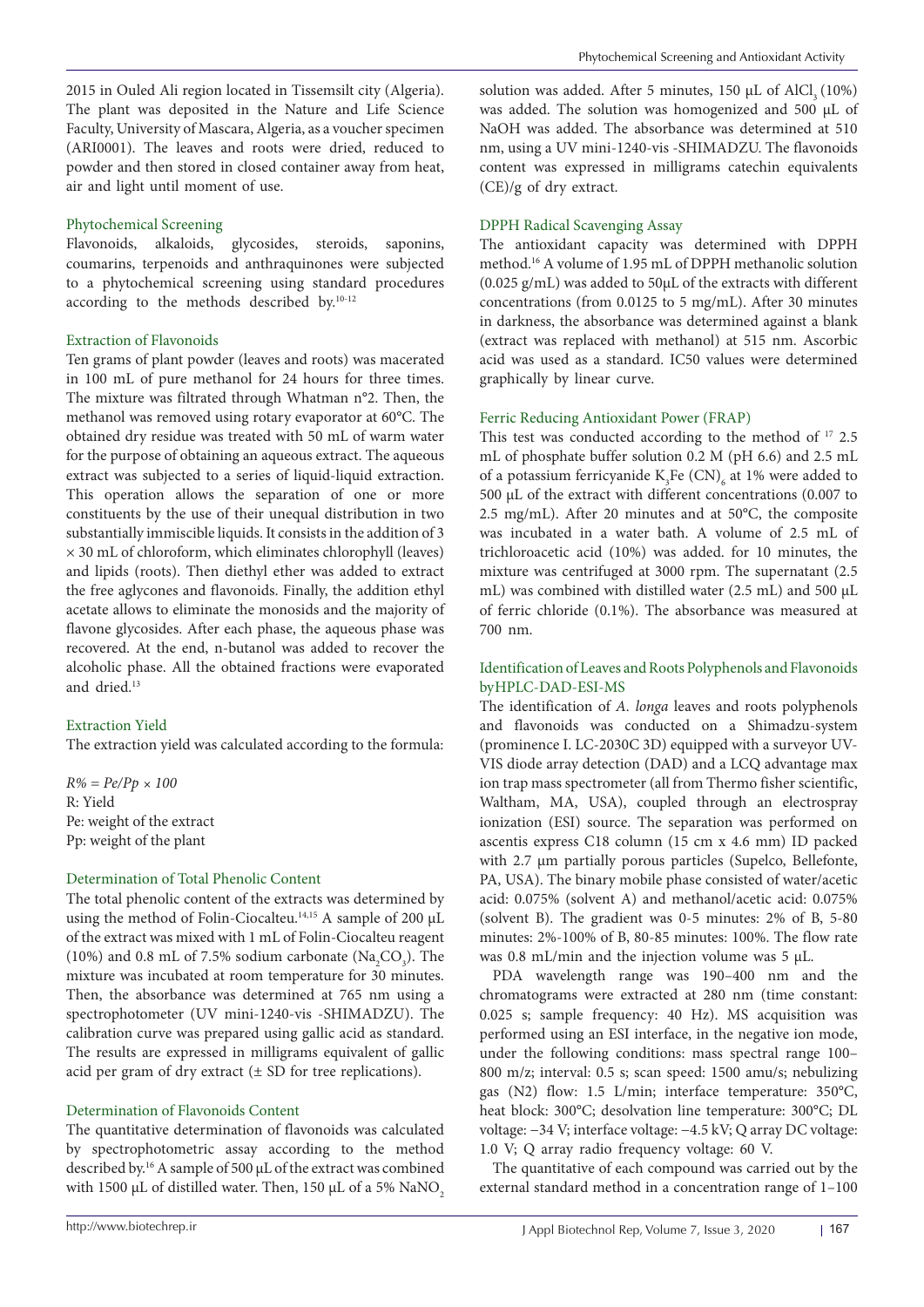ppm. The results were obtained from the average of three determinations and are expressed as microgram per gram dried extract ± %RSD.

## Statistical Analysis

All antioxidant activities data of several parts were done in replicate. The results were expressed as mean values ±standard deviation (SD). The means were compared by using the oneway analysis of variance (ANOVA). The differences between individual means were deemed to be significant at *P* < 0.05.

## **Results**

## Phytochemical Screening

Flavonoids, tannins, coumarins, saponins, alkaloids and steroids were found in leaves and roots of *A. longa* powder. The result was presented in [Table 1.](#page-2-0)

### Extraction Yields

As shown in [\(Figure 1\)](#page-2-1). Methanolic extract leaves yield was found equal to (12.58%) which is highest than the roots yield with a percentage of 9.05%. In addition, the n-butanol leaves gave the highest yield compared to the other fractions (6.5%).

# Total Phenolic Content, Flavonoids Content of *Aristolochia longa*

The evaluation of total phenolic compounds was determined by using the Folin-Ciocalteu reagent, which forms blue complexes in the presence of reducing agent.<sup>18</sup> The total

phenolic contents in the different extracts were expressed with gallic acid equivalents using the standard curve equation  $y=1.216x+0.0054$ ,  $r^2=0.988$ . The results showing in Figure [2A](#page-2-2) revealed that the leaves and roots of *A. longa* contain 8.58 mg GAE/g DW and 8.18 GAE/g DW of total phenolic respectively.

The flavonoids are known by their action to make the yellow or red/blue pigmentations in flowers and provide protection against microorganisms and insects attack.<sup>19</sup> The flavonoids contents (mg/mL) in different fractions of *A. longa* were determined using the standard curve for catechin with the equation  $y=1.8x+0.211$ ,  $r^2=0.983$ .<sup>20</sup> The flavonoids content is highest in leaves methanolic extracts (8.011 mg CE/g DW) than the roots (5.423 mg CE/g DW) ([Figure 2B](#page-2-3)). [Table 2](#page-3-0)  shows the flavonoids contents in various fractions. N-butanol fraction of leaves and roots have the highest flavonoids content  $(4.54 \pm 1.94$  and  $1.37 \pm 0.42$  mg CE/g DW, respectively).

### Antioxidant Activity Essay

In this study, the antioxidant activity was accessed with two assays, DPPH scavenging activity and FRAP. Scavenging of DPPH free radical determines the potential of the test sample, which shows its effectiveness, prevention, interception and repair mechanism against injury in a biological system.<sup>21</sup> DPPH essay allows estimation of hydrogen radical donating ability of the extract.22 The blue color DPPH radical present a strong absorbance at 517 nm, which reduce as the color

#### <span id="page-2-0"></span>**Table 1.** Phytochemical Constituents of the *Aristolochia longa*

| <b>Secondary Metabolites</b> | <b>Leaves</b>            | <b>Roots</b> |
|------------------------------|--------------------------|--------------|
| Coumarins                    | $+++$                    | $+++$        |
| Terpenoids                   | -                        | -            |
| <b>Alkaloids</b>             | $\overline{\phantom{0}}$ |              |
| Saponins                     | $+++$                    | $^{+}$       |
| <b>Steroids</b>              | $+++$                    | -            |
| <b>Tannins</b>               | $^{+}$                   | $++$         |
| Flavonoids                   | $+++$                    | $+$          |

+: Presence; ++Strongly presence; - : Absence

<span id="page-2-1"></span>

**Figure 1**. Yield of *Aristolochia longa*. **E-D:** Diethyl ether fraction**; A-D:** Ethyl acetate fraction; **N-B:** N-butanol fraction. Values are expressed as the mean value standard deviation (n=3).

<span id="page-2-3"></span><span id="page-2-2"></span>

Figure 2. Total polyphenols content (A) expressed on (mg GAE/g DW) and total flavonoids content (B) of methanolic extract of *Aristolochia longa* expressed on (mg CE/g DW). Values are expressed as the mean value standard deviation (n=3).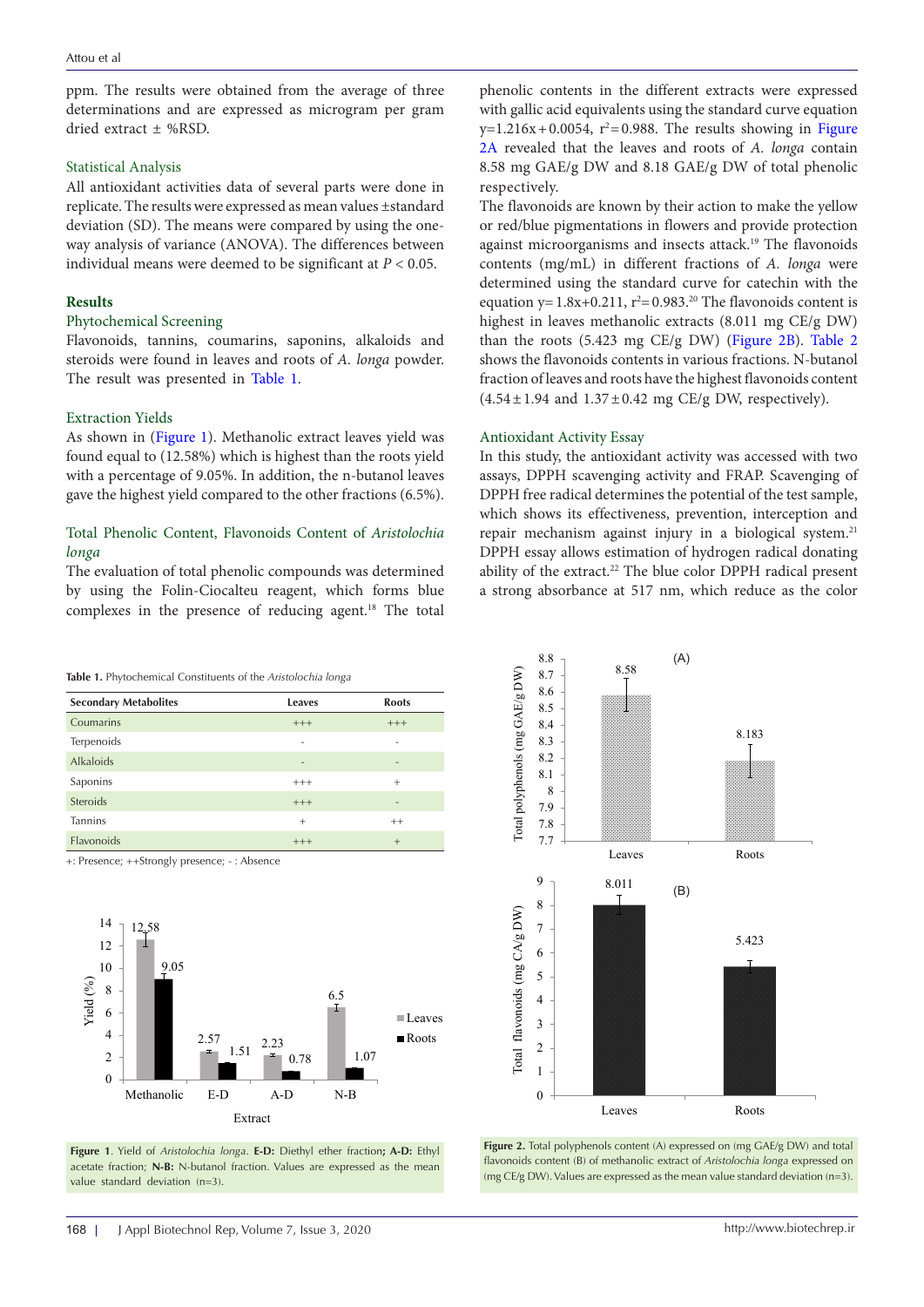<span id="page-3-0"></span>**Table 2.** Fractions flavonoids content of *Aristolochia longa* expressed on (mg CE/g DW)

|        |                                                                                    | Flavonoids (mg CE/g DW) |               |  |  |
|--------|------------------------------------------------------------------------------------|-------------------------|---------------|--|--|
|        | E.D                                                                                | A-D                     |               |  |  |
| Leaves | $1.18 \pm 0.02$                                                                    | $3.05 + 0.22$           | $4.54 + 1.94$ |  |  |
| Roots  | $0.85 + 1.47$                                                                      | $1.45 + 1.31$           | $2.87+0.42$   |  |  |
|        | E.D. Diathyl athor frogtion: A.D. Ethyl agatata fraction: N.D. in butanol fraction |                         |               |  |  |

E-D: Diethyl ether fraction: A-D: Ethyl aceta The values are expressed are means  $\pm$  SD.

changes.23 The free radical-scavenging activity was expressed as the IC<sub>50</sub> values [\(Table 3](#page-3-1)). The IC<sub>50</sub> values of the antioxidant capacity varied significantly (*P*<0.05) from 3.82±0.93 mg/ mL to 0.096±0.007 mg/mL in comparison with Ascorbic acid (0.02 mg/mL). However the antioxidant activity  $(IC_{\text{eq}}=0.044\pm0.001$  mg/mL) of leaves n-butanol fraction was found non-significant ( $P$  > 0.05). On the other hand, the antioxidant ability  $(0.096 \pm 0.007 \text{ mg/mL})$  of root n-butanol fraction was found significant (*P*<0.05).

The FRAP assay of extracts fractions was determined by the ferric reducing ability. The presence of reducers (antioxidants) causes the transformation of the F3+/ferricyanide complex used in this method to the ferrous form and formation of blue complex, also the reducing power can be determined by measuring the complex at 700 nm. In addition a higher absorbance indicates a higher reducing power.<sup>24</sup> The reducing power of *A. longa* increased with the increase of different fractions concentration and varied significantly (*P*<0.05) from  $(0.40 \pm 0.085 \text{ mg/mL}$  to  $3.00 \pm 0.10 \text{ mg/mL}$  ([Table 3\)](#page-3-1). The results of this research revealed that the reducing power of leaves n-butanol fraction ( $EC_{50}$ =0.126±0.041 mg/mL) was no significant (*P*>0.05) in comparison with ascorbic acid  $(EC_{50}=0.051\pm0.009$  mg/mL).

# Identification of Polyphenols and Flavonoids by HPLC-DAD-ESI-MS

The phenolic composition of *A. longa* leaves and root was accomplished by HPLC-DAD-ESI-MS. The chromatograms are presented in [Figure 3](#page-3-2) and [Figure 4](#page-3-3). A total of 12 compounds were identified in the n-butanol leaves fraction, 4 phenolic acids (quinin acid, protocatechuic acid hexoside, 3,5-Di-*O*-caffeoylquinic acid and 3,5-Di-*O*-caffeeoylquinic acid) and eight flavonoids (caffeoylhexoside, kaempferol-3-O-rutinoside, naringenin–O-glucoside, apigenin-8- C-hexoside, kaempferol-3-O-glucoside, apigenin-7-Oglucoside, isorhamnetin-3-O-diglucoside and apigenin 6,8-di-C-glucoside). Apigenin-8-C-hexoside was the major identified compounds (57.73%) followed by kaempferol-3- O-glucoside (26.67%), protocatechuic acid hexoside (3.73 %) and the 3, 5-Di-O-caffeoylquinic acid 3.60%) ([Table 4\)](#page-4-0). The phenolic profile of the n-butanol fraction of roots extract was less important than the leaves, only nine compounds were identified. The protocatechuic acid hexoside was the major polyphenol in the *A. longa* roots (37.49 %) followed by 3, 5-Di-O-caffeoylquinic acid (15.65%), kaempferol-3-O-glucoside (15.04%) and apigenin-7-O-glucoside (9.87%). The following flavonoids: kaempferol-3-O-rutinoside, isorhamnetin-3-O-

<span id="page-3-1"></span>Table 3. DPPH Scavenging Activity (IC<sub>50</sub> Values) and Reducing Power (EC<sub>50</sub> Values) of *Aristolochia longa* Leaves and Roots Fractions

| <b>Fractions</b>               | <b>Scavenging Activity</b><br>$IC_{\epsilon_0}$ (mg/mL) | <b>Ferric Reducing Power</b><br>Activity $EC_{\rm so}$ (mg/mL) |  |
|--------------------------------|---------------------------------------------------------|----------------------------------------------------------------|--|
| Leaves diethyl ether fraction  | $1.59 \pm 0.09***$                                      | $1.42 \pm 0.03***$                                             |  |
| Leaves ethyle acetate fraction | $0.137 \pm 0.001$ ***                                   | $0.40\pm0.085**$                                               |  |
| Leaves n-butanol fraction      | $0.044 + 0.001$ <sup>ns</sup>                           | $0.126 + 0.041$ <sup>ns</sup>                                  |  |
| Roots diethyl ether fraction   | $3.82 \pm 0.93***$                                      | $3.00 \pm 0.10***$                                             |  |
| Roots ethyle acetate fraction  | $2.04+0.5***$                                           | $1.769 + 0.4**$                                                |  |
| Roots n-butanol fraction       | $0.096 + 0.007**$                                       | $0.54 + 0.24*$                                                 |  |
| Ascorbic acid                  | $0.002 + 0.0002$                                        | $0.051 \pm 0.009$                                              |  |

IC<sub>50</sub> values are expressed are means  $\pm$  SD and the IC<sub>50</sub>, EC<sub>50</sub> of the deference fractions were provided in terms of mg/mL. Comparison was realized against ascorbic acid, ns: non significance,\**P*<0.05 significant difference, \*\**P*<0.01very significant difference, \*\*\**P*<0.001 extremely significant difference.

<span id="page-3-2"></span>

Figure 3. Identification of Polyphenols and Flavonoids From the n-Butanol Fraction of *Aristolochia longa* Leaves by HPLC-DAD-ESI-MS. **1:** Caffeoyl hexoside, **2:** Quinin acid, **3:** Protocatechuic acid hexoside, **4:** 3,5-Di-Ocaffeoylquinic acid, **5:** Kaempferol-3-Orutinoside, **6:** Naringenin–O-glucoside, **7:** Apigenin-8-C-hexoside, **8:** Kaempferol-3-O-glucoside, **9:** Apigenin-7- O-glucoside, **10:** 3,5-Di-*O*-caffeeoylquinic acid, **11:** Isorhamnetin-3-*O*diglucoside, **12:** Apigenin 6,8-di-*C*-glucoside

<span id="page-3-3"></span>

Figure 4. Identification of Polyphenols and Flavonoids From the n-Butanol Fraction of *Aristolochia longa* Roots by HPLC-DAD-ESI-MS. **1:** Caffeoyl hexoside, **2:** Quinin acid, **3:** Protocatechuic acid hexoside, **4:** 3,5-Di-O-caffeoylquinicacid, **5:** Naringenin–Oglucoside, **6:** Apigenin-8-C-hexoside, **7:** Kaempferol-3-Oglucoside, **8:** Apigenin-7-O-glucoside, **9:** 3,5-Di-*O*-caffeeoylquinic acid.

diglucoside, and Apigenin 6, 8-Di-C-glucoside were absent in the roots ([Table 4](#page-4-0)).

## **Discussion**

The present study reveals the antioxidant activity of flavonoids extracted from *A. longa.* The phytochemical analysis proved the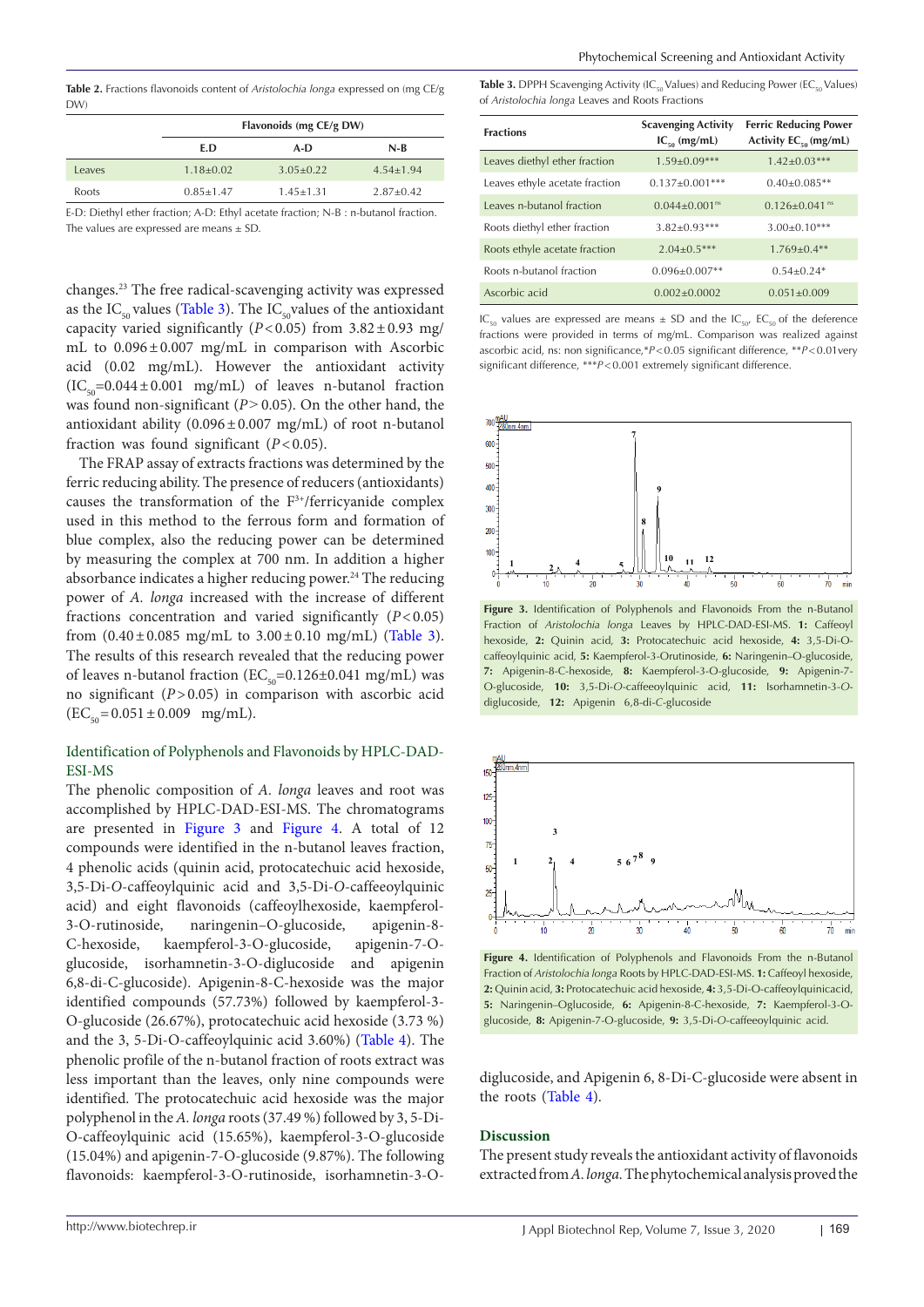<span id="page-4-0"></span>

| <b>Table 4.</b> Polyphenols and Flavonoids of the n-Butanol Fraction of Aristolochia longa Leaves and Roots |  |  |  |
|-------------------------------------------------------------------------------------------------------------|--|--|--|
|                                                                                                             |  |  |  |

| Peak | <b>Retention Times</b> | A max   | MH- | Leaves $(\mu g/g DM)$ | Root $(\mu g/g \text{DM})$ | Compound                      |
|------|------------------------|---------|-----|-----------------------|----------------------------|-------------------------------|
| 01   | 3.094                  | 195-261 | 341 | 37.89                 | 13.30                      | Caffeoylhexoside              |
| 02   | 11.712                 | 260     | 197 | 31.42                 | 39.11                      | Ouinicacid                    |
| 03   | 12.78                  | 217-277 | 315 | 235.15                | 152.41                     | Protocatechuicacidhexoside    |
| 04   | 16.77                  | 266-330 | 353 | 93.83                 | 3.04                       | 3,5-Di-O-caffeoylquinic acid  |
| 05   | 26.37                  | 268-348 | 593 | 139.30                | $\overline{\phantom{a}}$   | Kaempferol-3-O-rutinoside     |
| 06   | 27.32                  | 271-332 | 271 | 101.58                | 2.83                       | Naringenin-O-glucoside        |
| 07   | 28.84                  | 270-336 | 431 | 3574.49               | 40.14                      | Apigenin-8-C-hexoside         |
| 08   | 30.88                  | 268-349 | 447 | 1651.82               | 61.15                      | Kaempferol-3-O-glucoside      |
| 09   | 34.012                 | 270-337 | 431 | 15.08                 | 33.90                      | Apigenin-7-O-glucoside        |
| 10   | 36.38                  | 273-327 | 515 | 223.09                | 63.61                      | 3.5-Di-O-caffeoylquinic acid  |
| 11   | 40.906                 | 274-341 | 639 | 50.92                 | $\overline{\phantom{a}}$   | Isorhamnetin-3-O-di-glucoside |
| 12   | 44.78                  | 275-333 | 593 | 37.15                 | ۰                          | Apigenin 6,8-di-C-glucoside   |

presence of bioactive compounds such as tannins, flavonoids. In literature, the presence or absence of natural products are dependent on the polarity of the solvent used.<sup>12</sup> In addition, the yields extraction obtained in this study can be depends on many parameters, including the solvent used, composition of plant material, extraction method. The result of total phenolic and flavonoids content showed that the leaves methanolic extract and leaves n-butanol fraction have the highest amount than roots. According to previous studies on the total phenolic content in some other varieties of *Aristolochia albida,* total phenolic content in ethanolic extract of leaves was found to be 1.88 mg GAE/g  $DW^{25}$ . Also, the study conducted by Merouani et al<sup>26</sup> showed that the leaves methanolic extract of *A. longa* has the highest amount of flavonoids (52.3 7µg CE/mg DW). In contrary, the studies carried by Djeridane et  $al^{27}$  showed that the flavonoids content of roots was 0.81 mg CE/g DW of plant. The variation in the total phenolic and flavonoids contents might be attributed to the geographical factors as well as the different cultivation methods, growing seasons, geographic origin and differences in analytical methods.16,20 However, previous studies demonstrated that the species of genus *Aristolochiacae*26,28 rich in phenolic compound such as alkaloids, flavonoids, tannins, coumarins, which are responsible for many biological activities including the anticancer, antioxidant and antimicrobial activities. Phenolic compounds are very important because of their action to scavenge the free radicals in the human body and to help maintaining healthy body by scavenging or removing the reactive oxygen species.<sup>20</sup> Several phenolic compounds of plants are known to be responsible for the radical scavenging and antioxidant activities. The natural antioxidants generally function as free radical scavengers and chain breakers, quenchers of singlet-oxygen formation and complexes of prooxidant metal ions.21 The antioxidant capacity and reducing power assay was observed by,<sup>26</sup> where the DPPH radical scavenging activity and reducing capability to convert the potassium ferricyanide  $(F<sup>+3</sup>)$  complex to form potassium ferrocyanide (Fe+2) in the leaves methanolic extract of *A. longa* were: IC50 = 55.04  $\pm$  1.29 µg/mL and EC<sub>50</sub>=0.2 $\pm$ 0.019 mg/mL. This difference might be to the concentration of antioxidant compounds (specially flavonoids) in the extract.

The HPLC analysis of leaves n-butanol fraction, revealed the presence of two major bioactive polyphenolic flavonoids (kaempferol and apiginin) which explained heir highest scavenging ability. The antioxidant properties of flavonoids are widely known.<sup>29,30</sup> Many flavonoids compounds (flavones, flavonols, flavonones, and catechin) have antioxidant activities such as peroxynitrite scavenging ability, metal chelating and free radical scavenging capacities. Flavonoids have strong antioxidant properties, which might be due to their ability to chelate transition metal ions, such as  $Fe^{2+}$ ,  $Cu^{2+}$ ,  $Zn^{2+}$ , and Mg<sup>2+</sup>, catalyse electron transport, and scavenge free radicals.<sup>31</sup> Previous studies have shown that kaempferol, some glycosides of kaempferol and several kaempferol-including plants have antioxidant activity not only *in vitro*, but also *in vivo*. 32,33 Various studies showed that Kaempferol has an important antiinflammatory activity. It can inhibit TNF-α activity, IL-1β and IL-8 expression.34-36 On the other hand, a number of biological effects of Apigenin innumerous mammalian systems *in vitro* as well *in vivo* are related to its antioxidant and antigenotoxic effects and its role in scavenging free radicals.<sup>37,38</sup> In addition, several properties have been attributed to Apigenin and its derivative, including antioxidant, anti-inflammatory and anti-carcinogenic effects.39,40

# **Conclusions**

In view of the result found, *A. longa* leaves marked a high level of flavonoids compared to the roots level. In addition, the same part of the plant exhibited strong antioxidant abilities. These data suggest that *A. longa* can be used as a precious source of antioxidant compounds to prevent different diseases such as, cancer, Alzheimer etc.

#### **Authors' Contributions**

BM, ATT and PS designed the study. SA performed the experiments. MM prepared the samples and analysed the fractions composition .SA wrote the paper with input from all authors..

#### **Conflict of Interest Disclosures**

The authors declare they have no conflicts of interest.

#### **Acknowledgments**

We would like to thank the Algerian ministry of high education and scientific research for support as well as the Laboratory of Research,